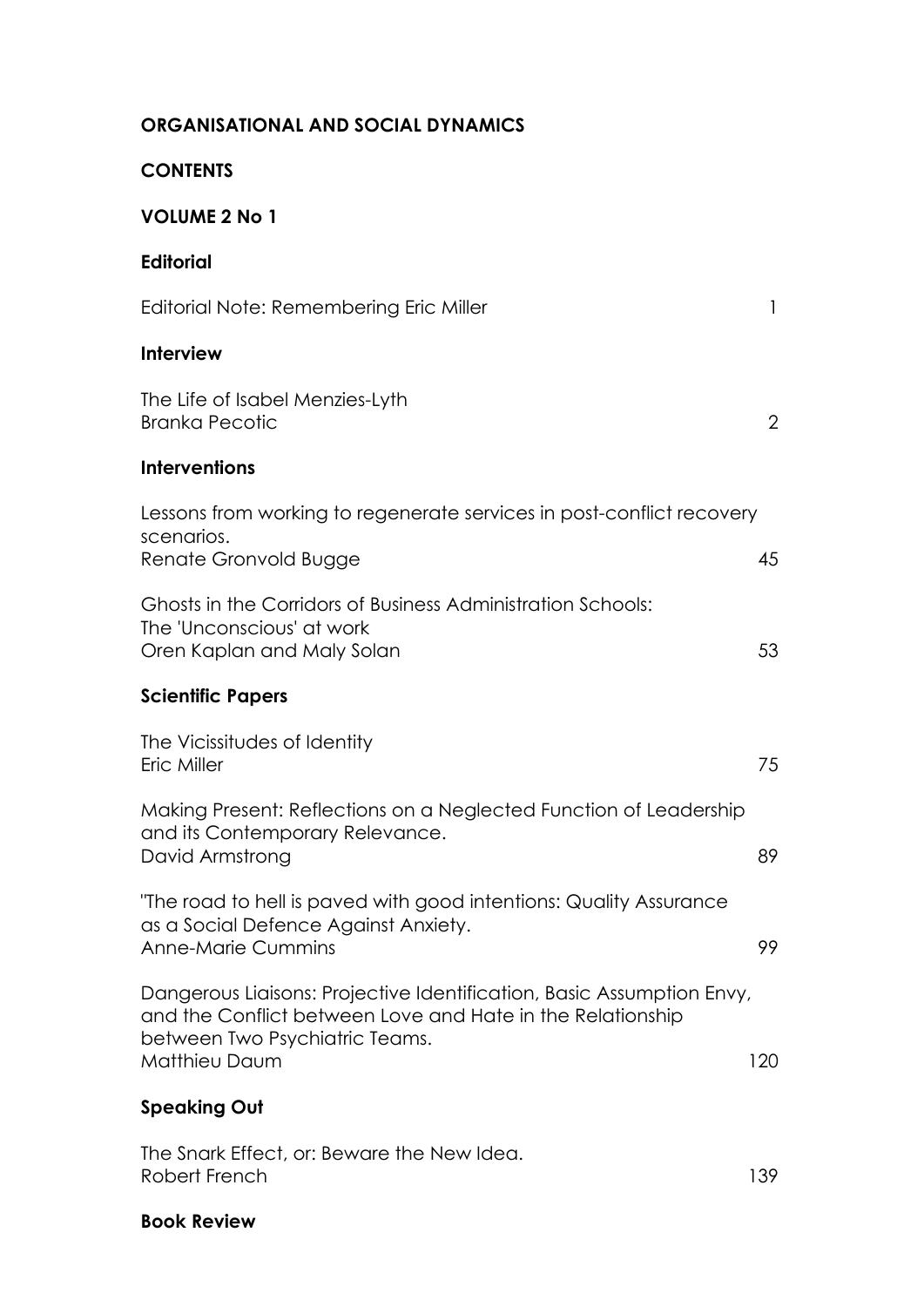| Bion, Rickman, Foulkes and the Northfield Experiments: |     |
|--------------------------------------------------------|-----|
| Advancing on a Different Front, Tom Harrison           |     |
| Jessica Kingsley Publishers, London, 2000              |     |
| W. Gordon Lawrence                                     | 145 |
|                                                        |     |

## **Notes on Contributors** 149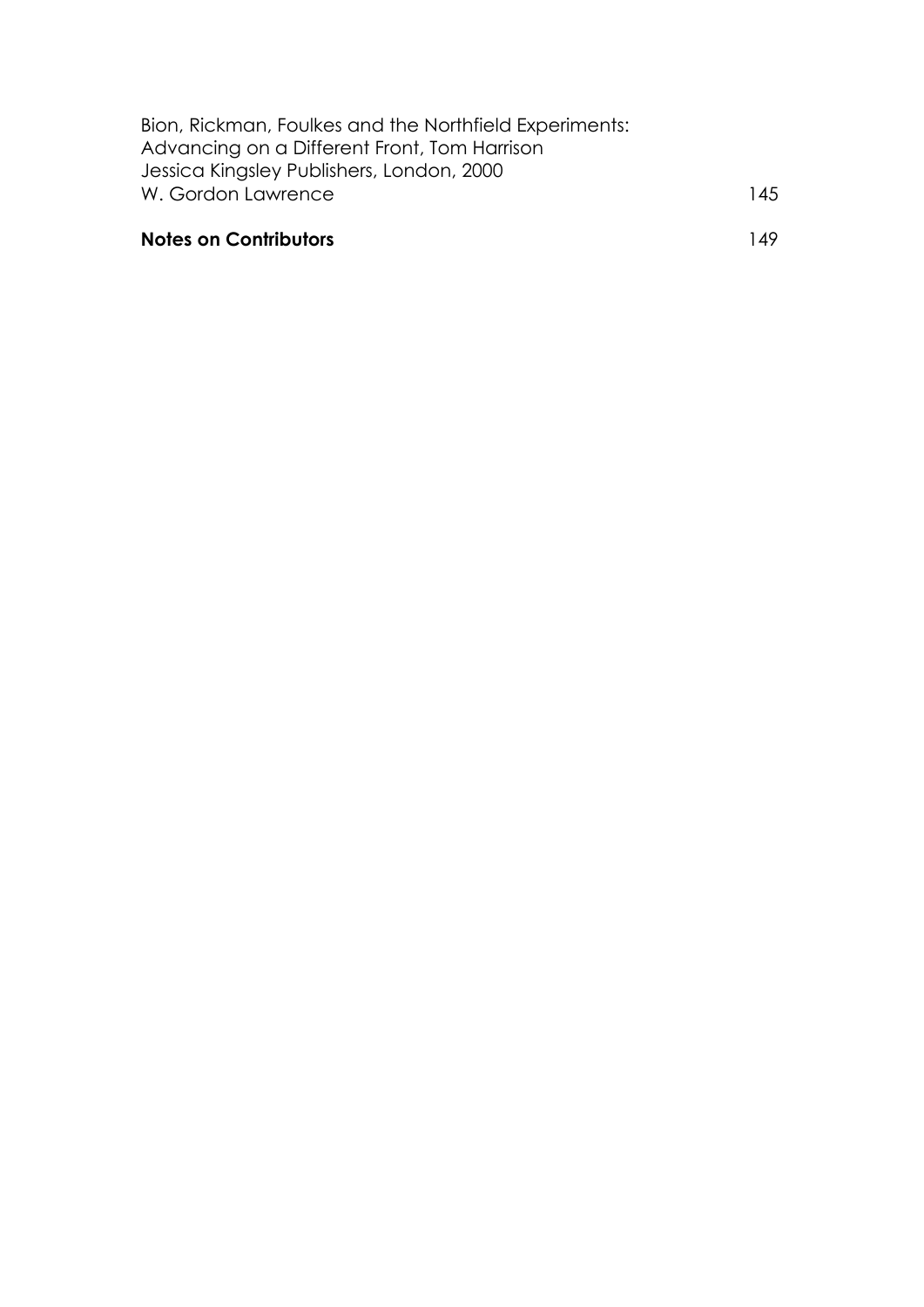### **ORGANISATIONAL AND SOCIAL DYNAMICS**

### **CONTENTS**

#### **VOLUME 2 No 2**

## **Articles**

| Remembering Eric Miller: Louisa Diana Brunner                                                                                  |     |
|--------------------------------------------------------------------------------------------------------------------------------|-----|
| Eric Miller: A biographical Sketch                                                                                             | 151 |
| Groups and Work in the Past and at Present:<br>A Conversation with Eric Miller                                                 | 156 |
| Eric Miller: Selected Bibliography                                                                                             | 172 |
| <b>Scientific Papers</b>                                                                                                       |     |
| Organisational Destructivity and the<br>Perverse State of Mind<br>Susan Long                                                   | 179 |
| A Reassessment of Rumour: Exemplified from<br>the Group Relations Perspective<br>Gerard van Reekum                             | 208 |
| Whose History<br>Elisha Davar                                                                                                  | 231 |
| Complexity and the Transhuman<br>Sean Watson                                                                                   | 245 |
| <b>Dialogue</b>                                                                                                                |     |
| Caring and its Impossibilities - A Lacanian Perspective<br>Stijn Vanheule                                                      | 264 |
| 'Beyond the Looking Glass': A Commentary on 'Caring and its<br>Impossibilities: A Lacanian Perspective<br><b>Andrew Cooper</b> | 285 |
| The Imaginary versus the Symbolic:<br>A Reply to 'Beyond the Looking Glass'<br>Stijn Vanheul                                   | 290 |
|                                                                                                                                |     |

### **Book Reviews**

Male Female Email - The struggle for relatedness in a paranoid Society, Michael Civin, Other Press (2000)